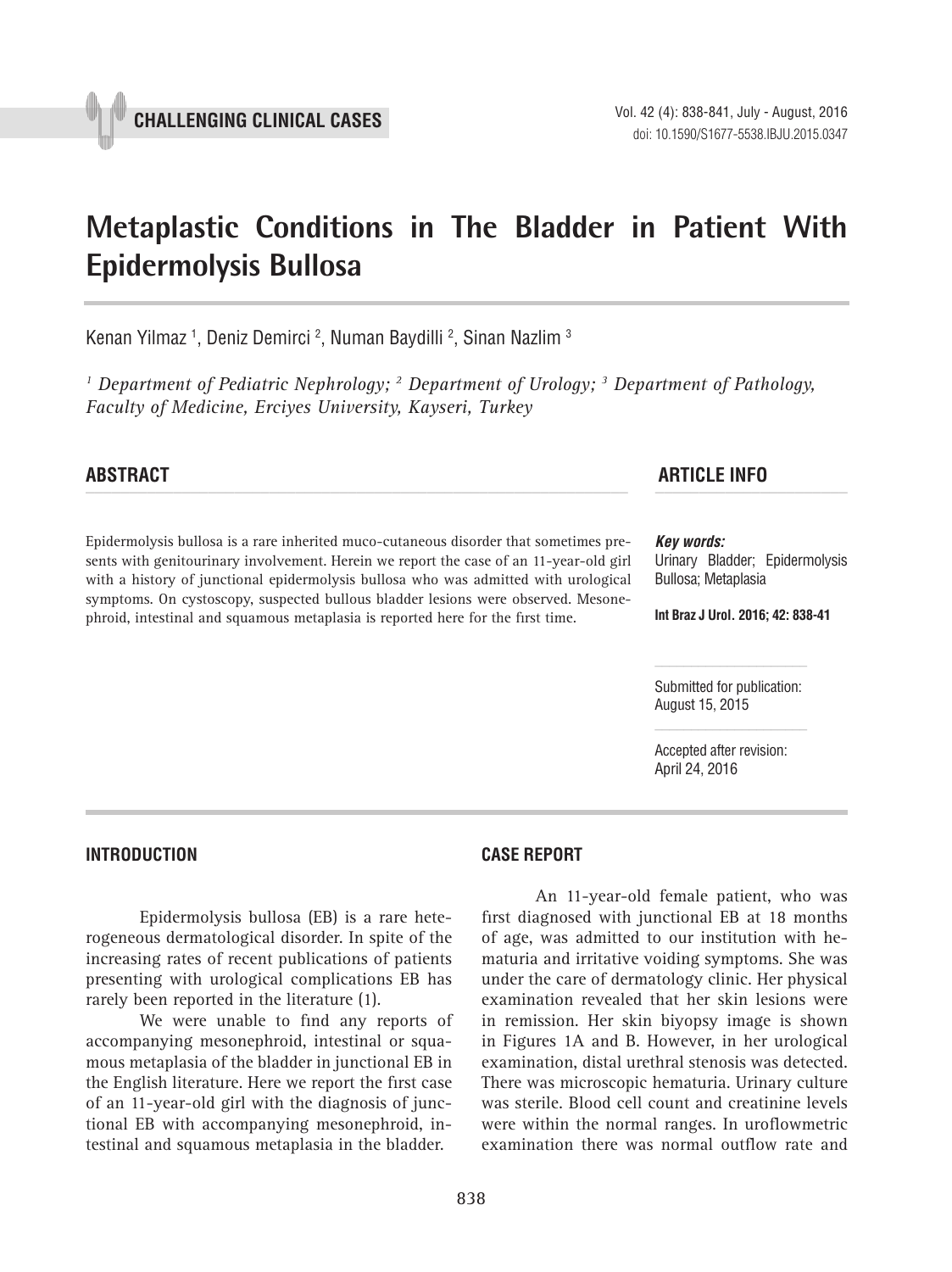**Figure 1 - Epidermolysis bullosa patient's skin biopsy (A, B) and Epidermolysis bullosa patient's bladder biopsy. The bladder epithelium exhibits marked metaplastic changes (C, D, and E). (A, B) There are marked subepidermal blisters of noninflammatory type.**

**The epidermis shows focal spongiosis. Mild dermal fibrosis and sparse inflammatory infiltrate in the dermis is observed. Hematoxylin and eosin stain, original magnification x100; (C) Intestinal metaplasia of the urinary bladder. A complex glandular structure lined by mucin-producing columnar cells. Hematoxylin and eosin stain, original magnification x 400; (D) Mesonephroid metaplasia of the urinary bladder. A complex clustering of microcystic and tubular formations lined by cuboidal to flattened cells in edematous stroma. Hematoxylin and eosin stain, original magnification x 400; (E) Squamous metaplasia of the urinary bladder. Note characteristics of squamous nests. Hematoxylin and eosin stain, original magnification x 400.**



no post voiding residue. Bladder wall thickness was shown to be increased (7mm) on ultrasound examination. Van Buren dilatation was performed for female distal urethra. Cystoscopic evaluation showed several suspicious lesions (such as papilla- -bullosa) around the bladder neck and right bladder wall. A complete transurethral resection was performed, as shown in Figure-2.

Histopathological examination reported mesonephroid, intestinal and squamous metaplasia in the bladder, as shown in Figures 1 C, D, and E. After the operation, the patient's complaints were resolved. Patient was followed-up for 2 years because of the bladder lesions by cystoscopy. After 2 years, cystoscopy follow-up ended and patient is still under follow-up using ultrasound and urine analysis. She didn't have any urinary complains up to present. No recurrent lesions were detected as metaplasia.

## **DISCUSSION**

Epidermolysis Bullosa is a rare and severe disorder characterized by blistering lesions of the skin after trauma. There are four major type of inherited epidermolysis bullosa: EB simplex (EBS), junctional EB (JEB), dystrophic EB (DEB) and Kindler syndrome. The level of separation occurs within the epidermis in Epidermolysis bullosa simplex (EBS), in the lamina lucida in junctional EB (JEB) and under the lamina densa in dystrophic EB (DEB). The cleavage plane in Kindler Syndrome (KS) can occur within the basal keratinocytes, at the level of the lamina lucida or below the lamina densa (2). Kindler syndrome (KS) is an autosomal recessive skin disorder characterized by traumatic acral blister formation in infancy and early childhood, progressive poikiloderma, cutaneous atrophy and increased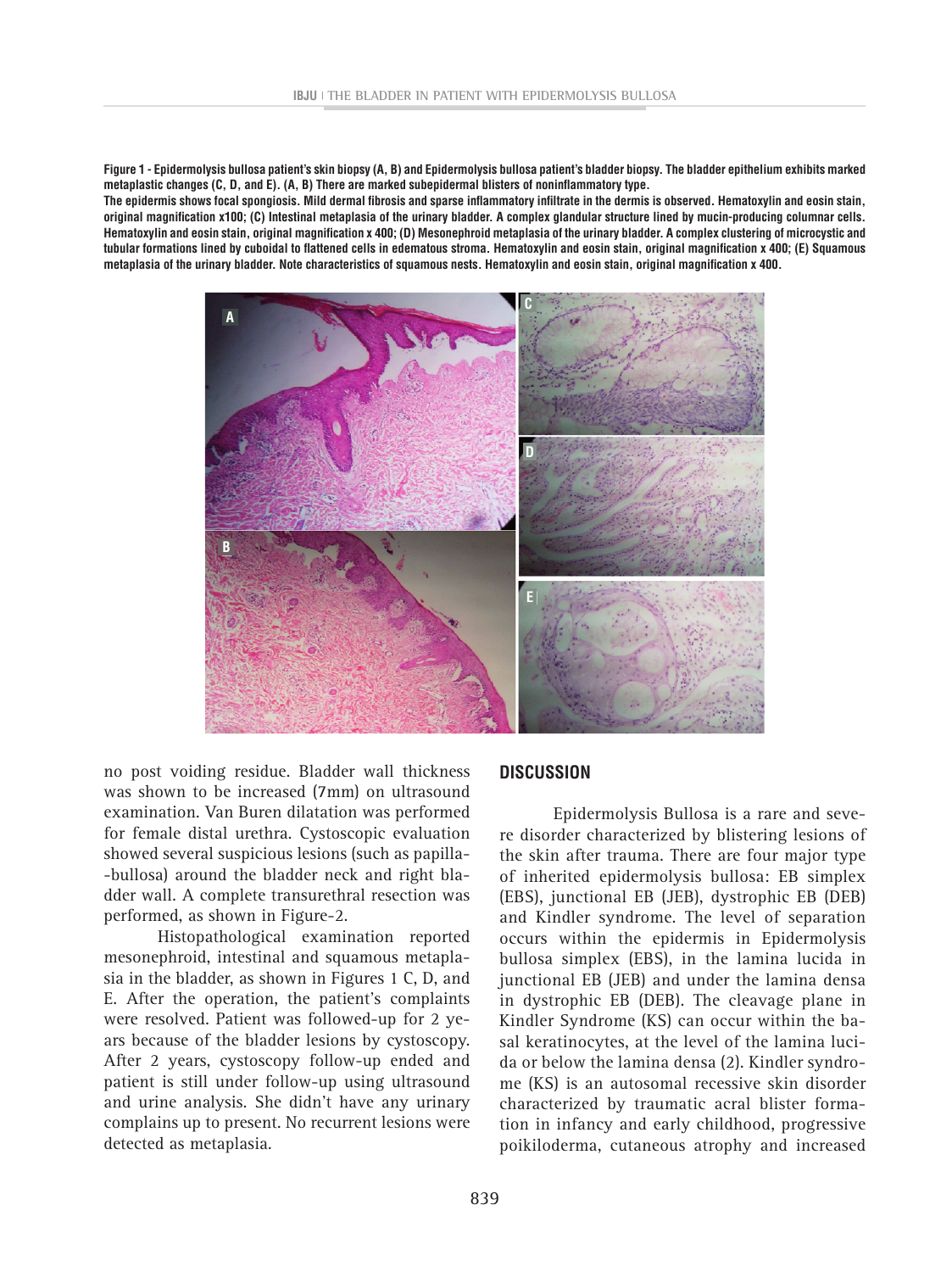**Figure 2 - Cystoscopic images of lesions at bladder neck and right bladder wall.**



photosensitivity. This rare genodermatosis represents combination of clinic features of hereditary epidermolysis bullosa and poikiloderma congenitale (3). The first case report of genitourinary tract involvement in EB was published in 1973 by Kretkowski (4).

Our patient, who had JEB (generalized intermediate) was diagnosed based on the clinical and histopathological (with immunofluorescence) findings. After the first year of life, her non- -inflammatory blistering skin lesions in areas of the body exposed to mechanical trauma went into remission for several years. However, many years later she was admitted to our clinic with dysuria and hematuria. After examination, distal urethral stenosis and a thickened bladder wall were detected by ultrasound. The clinical spectrum in the literature varies from meatal stenosis leading to upper urinary tract dilatation to serious stenosis due to bullous lesions and scarring at the ureterovesical junction requiring permanent urinary diversion (1). In our case Van Buren dilatation was preferred for meatal stenosis due to female genitalia.

Mesonephroid metaplasia is an unusual lesion confined to the lamina propria of the lower urinary tract. It is defined by a characteristic histologic picture of tubular structures, formed by a single layer of cuboidal cells, surrounded by a thick basement membrane. In large published series of cases of mesonephroid metaplasia, the lesions were in most cases associated with chronic infection, stone disease or repeat surgical intervention in the genitourinary tract. Characteristically, the epithelial cells of nephrogenic adenomas show clear cell cytoplasm with vacuoles and uniform nuclei without mitoses in the benign form. The malignant form is characterized by mitotic figures and/or invasions into the muscle (5).

Intestinal metaplasia usually occurs with long standing inflammation/irritation, such as from indwelling catheters, calculi, neurogenic bladder and bladder exstrophy and it may be focal or diffuse, but it is usually only seen microscopically. Intestinal metaplasia often co-exists with adenocarcinoma of the bladder, and some authors have proposed that intestinal metaplasia may be a precursor lesion (6).

Squamous metaplasia is clinically significant and may be associated with the development of bladder cancer, bladder contracture or obstructive uropathy. According to different studies, the risk of developing squamous cell carcinoma in patients with keratinizing squamous metaplasia is estimated to be 21 to 42% (7).

In our case there was a predisposing factor, namely chronic blistering. In our opinion mesonephroid, intestinal and squamous metaplasia were the result of inflammation in the lamina lucida in junctional EB. In addition to JEB, urological complications have also been reported such as recessive DEB, Kindler Syndrome and EBS with muscular dystrophy (1).

Optimal patient management requires a multidisciplinary approach, and revolves around the protection of susceptible tissues against trauma, use of sophisticated wound care dressings, aggressive nutritional support, and early medical or surgical interventions to correct whenever possible the extracutaneous complications. Prognosis varies considerably and is based on both EB subtype and the overall health of the patient (1). It is